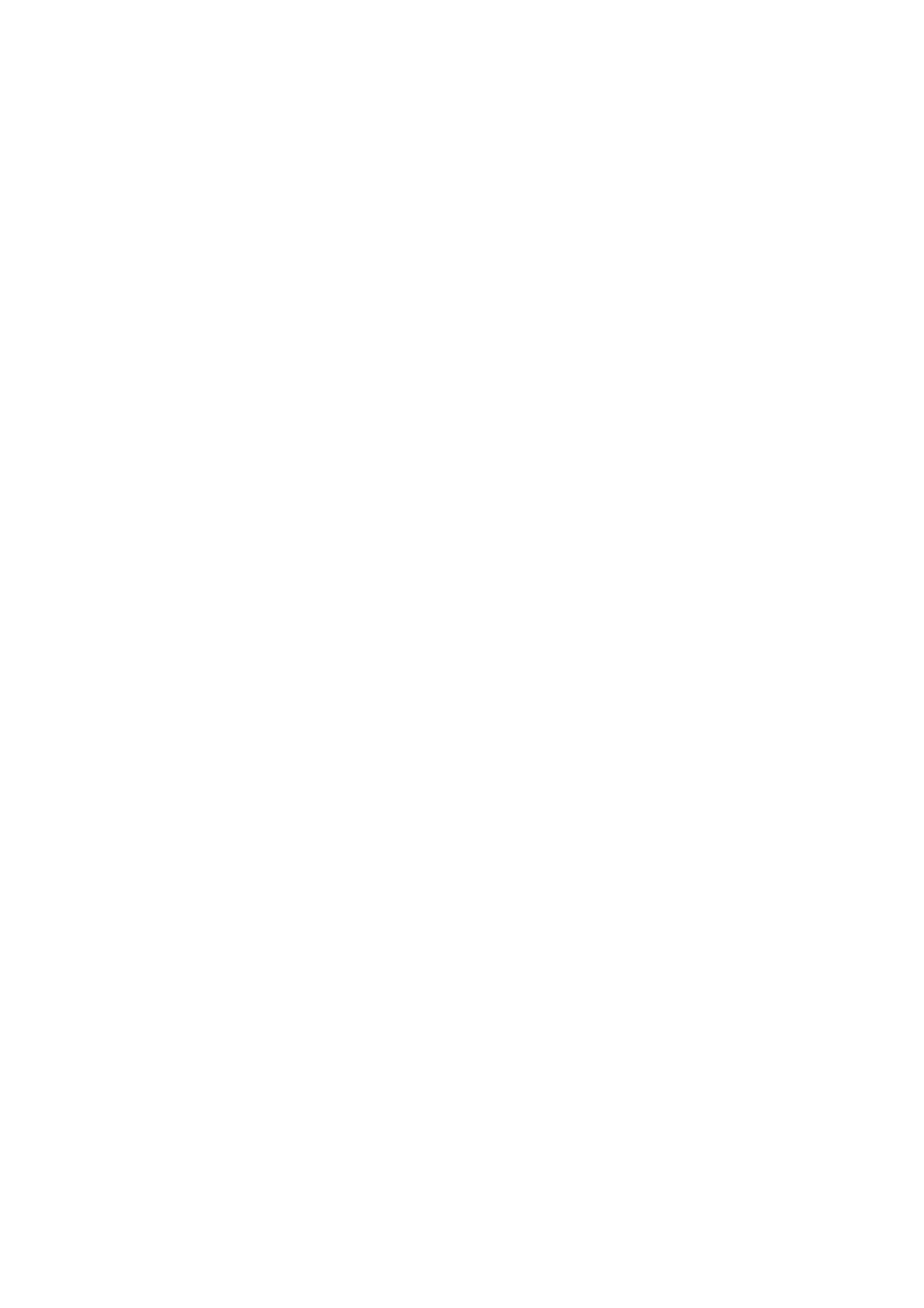The present report is hereby submitted to the executive heads of the ILO and the ITU and to the insured persons, pursuant to article 4.7.1(i) of the Regulations.

## **1. Composition of the Management Committee in 2005**

**1.1.** Pursuant to article 4.1 of the Regulations, the Management Committee was composed of the following titular (T) and substitute (S) members. An asterisk (\*) next to the name indicates that this committee member also served on the Standing Subcommittee (established under article 4.7.2 of the Regulations).

# **Representing insured persons**

# **ILO**

Mr. Philippe Egger \* (T) Ms. Mireille Ecuvillon (T) Mr. J. François Santarelli \* (T) Ms. Ursula Kulke (S) Ms. Xenia Scheil-Adlung (S) Ms. Irene Cross (S)

# **ITU**

Mr. Jacques Bacaly \* (T) – **Chairperson** Mr. David Broadhurst (S)

# **Representing the Executive Heads**

# **ILO**

Ms. Keiko Kamioka (T) – **Vice-Chairperson** Mr. Charles Agbavwe (T) Ms. Chantal Pelvey (T) *until 28 April 2005* Mr. Satoru Tabusa (T) *as of 29 April 2005*  Mr. Luca Bormioli (S) *as of 29 April 2005* Mr. Tilmann Geckeler\* (S) Ms. Anne Drouin (S)

# **ITU**

Mr. M. Rolland (T) Ms. M. Wilson $*$  (S)

# **2. Financial situation**

# **2.1. Assets and liabilities**

**2.1.1.** As at 31 December 2005, the Fund had assets valued at US\$37,862,137 and liabilities of US\$9,765,374, of which 96.2 per cent is accrued liability for claims incurred but not received (IBNR). More details on IBNR are provided in section 2.5 of this report.

**2.1.2.** The *Assets and liabilities statement* is attached as **Annex I**. It provides details on assets, liabilities and the balance of the Guarantee Fund at the end of 2005 together with comparative figures for 2004.

## **2.2. Results of operating activities**

The *Income and expenditure statement* is attached as **Annex II**.

- The first part of **Annex II** reflects the Fund's operating transactions. Total contributions received in 2005 amounted to US\$31,850,691. Total benefits paid in 2005 amounted to US\$36,260,292. The net operating deficit amounted to US\$4,903,039. This deficit includes a US\$590,000 increase in accrued liability claims incurred but not received (IBNR).
- The second part of **Annex II**, under the heading "Investment transactions", reflects the result of the Guarantee Fund investments. In 2005, the Fund recorded a net loss from investment transactions of US\$534,456 including losses on currency trading of US\$1,981,112. More details on investment performance are provided in section 2.3 of this report.
- The year-end exchange rate of the Swiss franc to the US dollar moved from 1.14 in 2004 to 1.31 in 2005, representing a 14.9 per cent variance. This had a significant impact on the Fund's 2005 financial result.
- The net deficit of US\$5,437,495 from operating and investment activities was compounded by a revaluation loss of US\$5,614,212, bringing the total net loss for 2005 to US\$11,051,707.
- The average contribution per contributing member (excluding voluntarily covered dependants) in 2005 was US\$4,694.74, up 3.14 per cent from US\$4,551.88 in 2004.
- The average amount of benefits paid per contributing member (excluding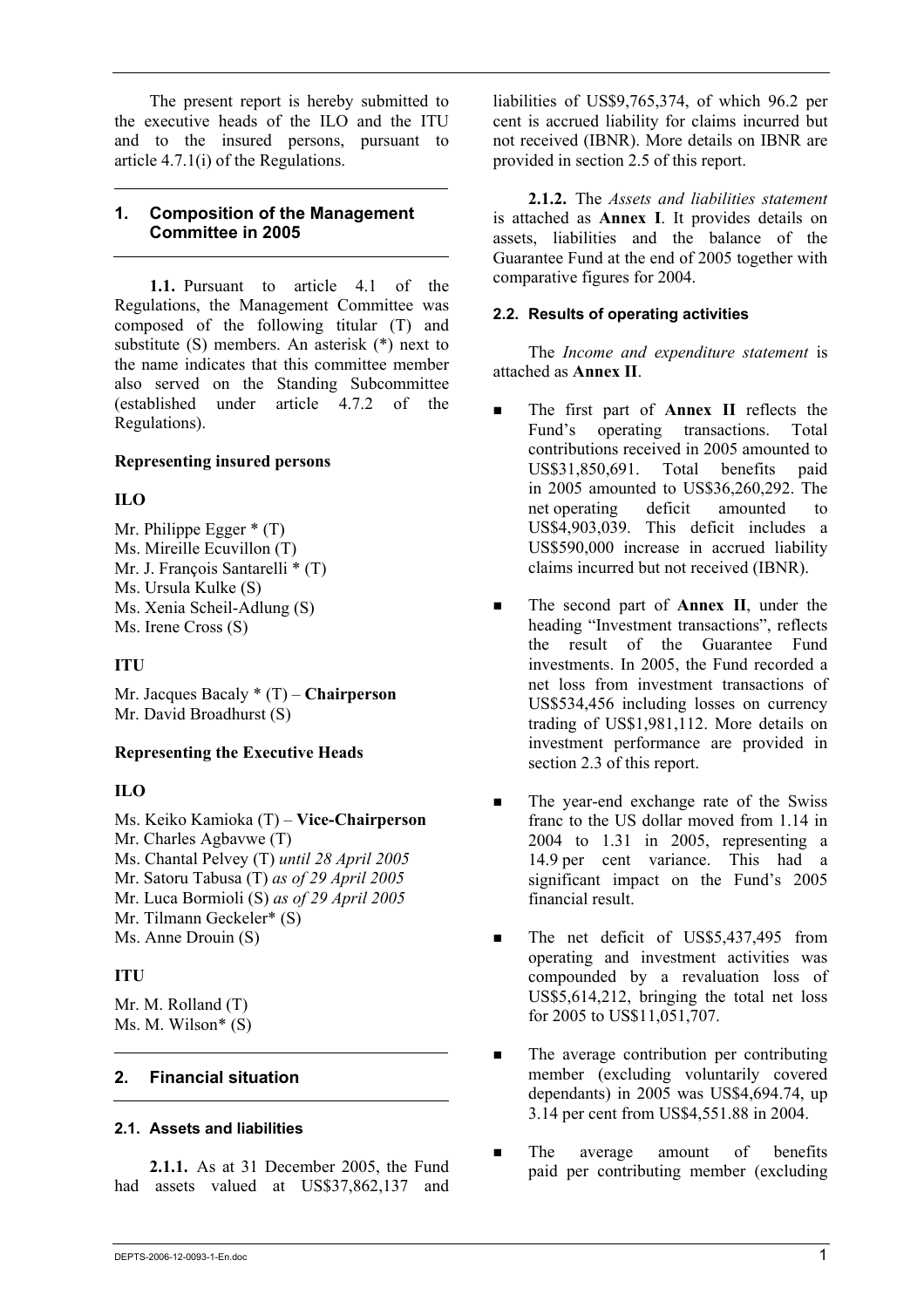voluntarily covered dependants) was US\$5,394.37 in 2005, down 1.18 per cent from US\$5,458.66 in 2004.

## **2.3. Investments**

**2.3.1.** Management of the SHIF's investment portfolio remained the sole responsibility of Crédit Suisse Asset Management Ltd. (CSAM) throughout 2005.

**2.3.2.** The portfolio is composed mainly of medium- and long-term fixed income securities and is 100 per cent hedged to the Swiss franc, although investments are held in a variety of currencies.

**2.3.3.** As at 31 December 2005, the book value of the portfolio was US\$35,545,537 (including US\$538,836 of accrued interest), whilst its market value was US\$35,663,724.

- The investment-base currency is the Swiss franc although the accounting currency for the Fund is the US dollar. The dollar figure quoted for externally managed portfolios therefore depends on the exchange rates used to convert year-end balances (US\$1 = CHF 1.31 at 31 December 2005).
- Investment performance for the year 2005 based on market values and expressed in Swiss francs was approximately 2.86 per cent. Management fees charged were a fixed percentage of the market value of the portfolio, paid quarterly in arrears.

# **2.4. Guarantee Fund**

**2.4.1.** Article 3.8 of the Regulations sets the level of the Guarantee Fund at between onesixth  $(=$  six months) and one-half  $(= 18 \text{ months})$ of Fund expenditure over the previous three financial years.

 The Guarantee Fund balance amounted to US\$28,096,763 at year-end 2005 compared with US\$39,148,470 at year-end 2004 (see **Annex III**). The level of the Guarantee Fund at 31 December 2005 remains above the statutory minimum level of US\$17,201,393. At US\$9,390,000, accrued liability for claims incurred but not received (IBNR) increased by US\$590,000 over the 2004 figure.

**Figure 1. SHIF Guarantee Fund)** (US\$ million)



#### **2.5. Accrued liability for claims incurred but not received (IBNR)**

**2.5.1.** Accrued liability for claims incurred prior to or during 2005 but not received by 31 December appears under item 2 of liabilities in the *Assets and liabilities statement* **(Annex I)** as "Accrued liability for unsettled claims".

**2.5.2.** The table hereunder provides details concerning the accrued IBNR liability amount shown in **Annex I** as "Accrued liability for unsettled claims". The method of IBNR calculation was audited by the SHIF's External Auditors for the year 2004. This method remained unchanged for the year 2005.

**Figure 2. Summary of benefits paid in 2005 and 2006 for claims incurred in previous years** 

| Insurance year                             | Benefits paid in 2005 (US\$) |
|--------------------------------------------|------------------------------|
| Years prior to 2003                        | 6 514                        |
| 2003                                       | 174 661                      |
| 2004                                       | 8 303 508                    |
| IBNR at year-end 2005<br>(actual)          | 8484683                      |
| IBNR at year-end 2005<br>(forecast)        | 8 800 000                    |
| Variance actual IBNR<br>versus forecast    | -315 317                     |
| <b>IBNR</b> at year-end 2006<br>(forecast) | 9 387 615                    |
| <b>IBNR</b> increase                       | 587 615                      |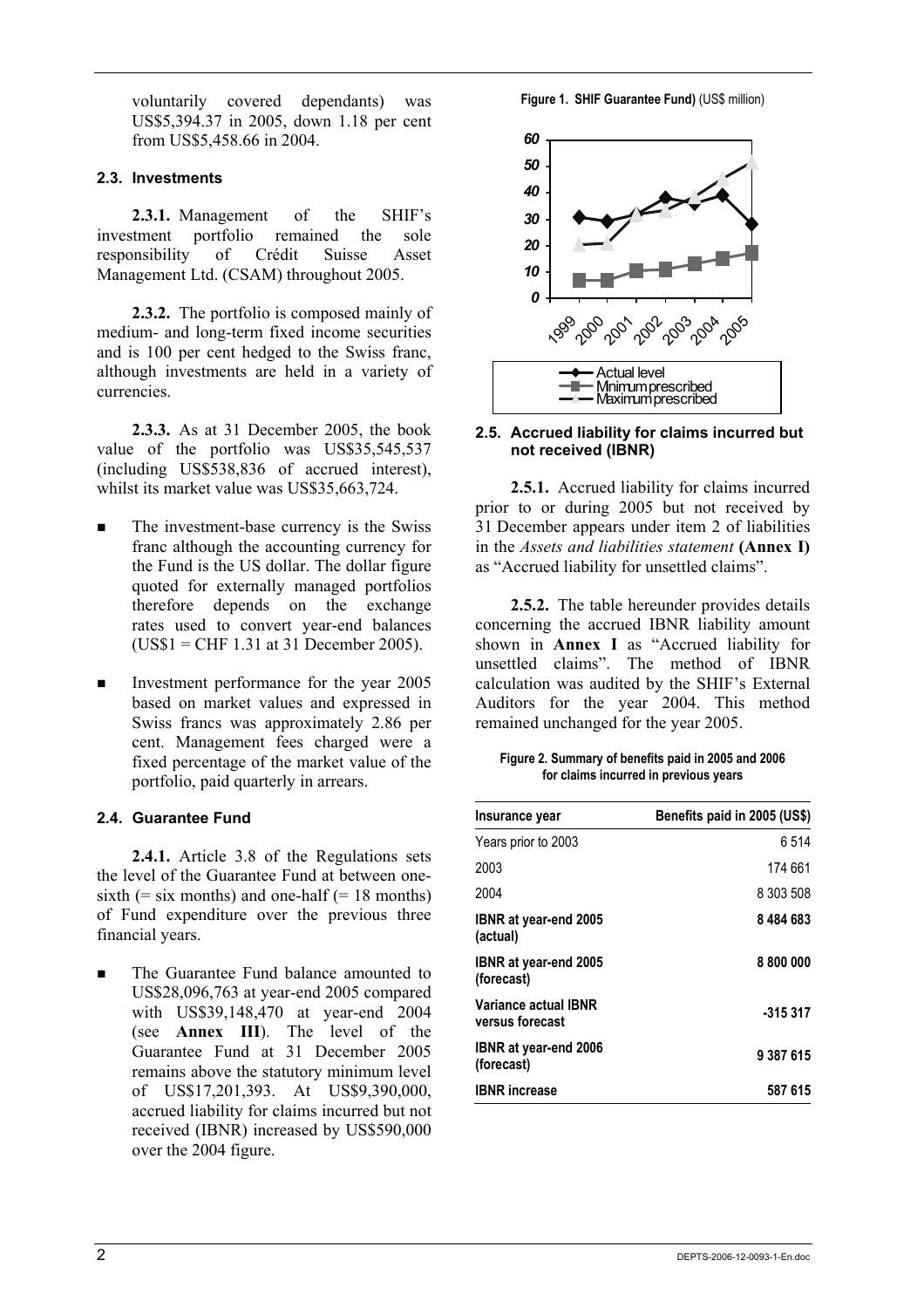## **3. Trends in membership**

#### **3.1. Overall trend**

**3.1.1.** The total number of persons insured on 31 December 2005 (excluding voluntarily covered dependants) was 12,681 compared with 12,442 on 31 December 2004.

**Figure 3. Number of insured persons 1985-05**  (excluding voluntarily covered dependants)



1985 1986 1987 1988 19891990 1991 1992 1993 1994 1995 1996 1997 1998 1999 2000 2001 2002 2003 20042005

**3.1.2.** This membership was composed of 6,351 contributing members and 6,330 automatically covered dependants (see **Annex V** for details). The percentage of distribution of insured persons between the ILO and ITU was respectively 76.7 per cent and 23.3 per cent. The proportion of members who are retired persons grew by one percentage point to 41.7 per cent of all contributing members in 2005.



**Figure 4. Composition of contributing members (relative shares)**

#### **3.2. Automatically covered dependants**

**3.2.1.** The number of dependants stood at 6,330 in 2005 as against 6,204 in 2004. The number of automatically covered dependants per active contributing member was 1.32 in 2004 and 1.34 in 2005, whereas the 2005 figure for retired contributing members was 0.52 versus a 2004 figure of 0.53.

#### **3.3. Voluntarily covered dependants**

**3.3.1.** The number of voluntarily covered dependants was 704 at the end of 2005 compared with 740 at the end of 2004. The 704 total at year-end 2005 was composed of 110 spouses, 572 children and 22 parents and parents-in-law.

**3.3.2.** A summary of the annual and cumulative results of this group for the years 1997 to 2005 is set out in **Annex IV**. Under article 3.5 of the Fund's Regulations, contribution rates in respect of voluntarily covered dependants have to be set so as to make this group self-supporting, with no contribution being paid by the organizations for this category of insured persons. The increase in the contribution rates effective 1 July 2005 translated into a year-end ratio of benefits to contributions of 98.3 per cent, a significant improvement over the 2004 year-end ratio of benefits to contributions of 108.9 per cent.

## **4. Benefits statistics**

#### **4.1. Trends in expenditure**

**4.1.1.** The *total benefits paid* in 2005 amounted to US\$36,260,292, up 0.98 per cent from US\$35,907,731 in 2004. Benefits paid in reimbursement of costs incurred in Switzerland represent almost two-thirds of the total, as reflected in figure 5.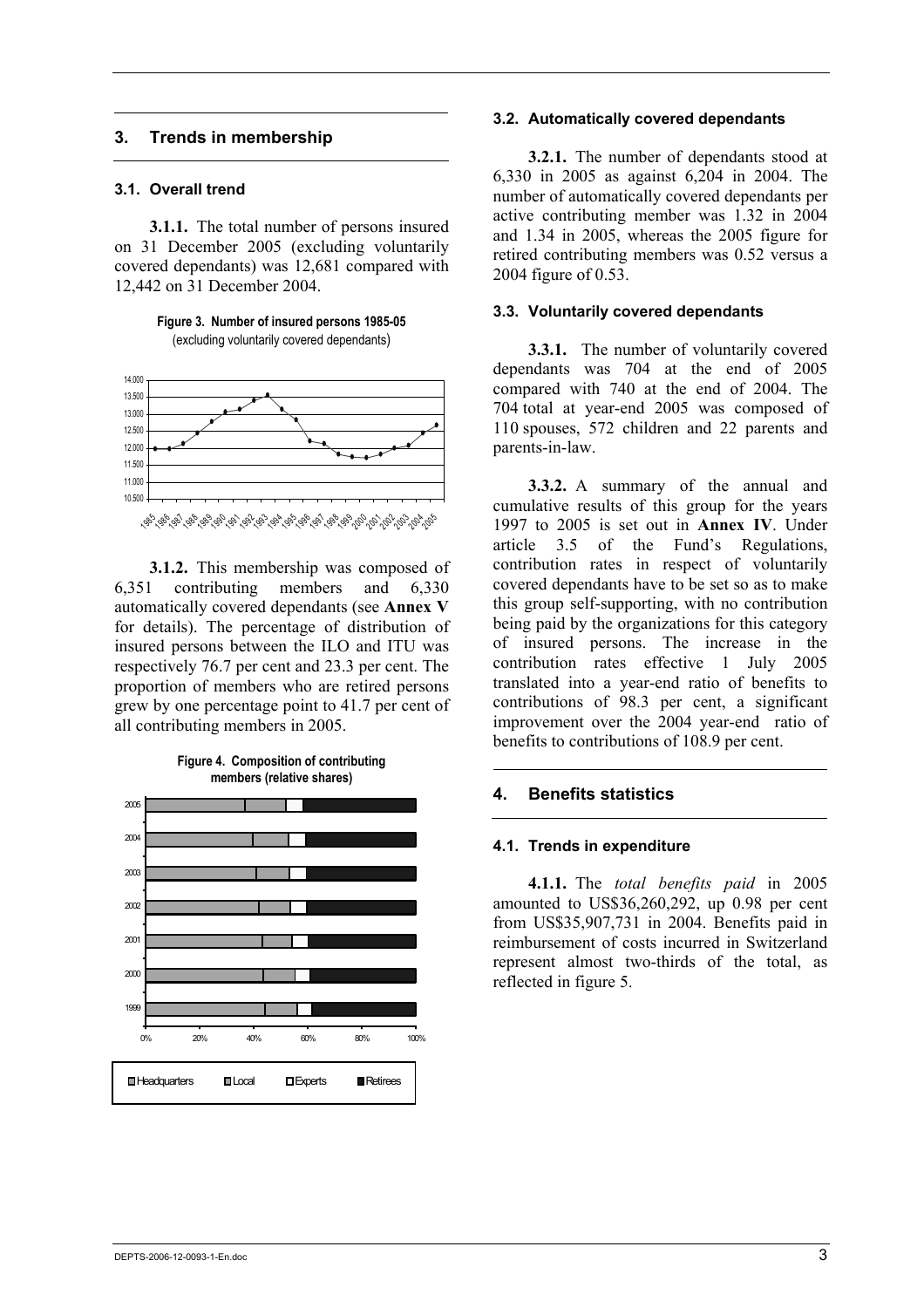

- In 2005 the benefits paid per contributing member (excluding voluntarily covered persons) amounted to US\$5,394. The benefits paid per insured person (excluding voluntarily covered persons) amounted to US\$2,702.
- $\blacksquare$  The 2005 ratio of benefits to contributions for the active staff category of insured person was 78.3 per cent, versus 84.8 per cent in 2004. That for the retirees' category was 162.2 per cent, versus 165.6 per cent in 2004.
- Medical care provided in hospitals was the single largest item of expenditure, accounting for 32.3 per cent of the 2005 total. Medication constituted the second largest item of expenditure, accounting for 13.4 per cent of the total. The next largest items of Fund expenditure were doctors' fees and dental care, respectively accounting for 13.4 per cent and 10.7 per cent of the total.
- **The detailed expenditure items are** presented as per the Schedule of Benefits in **Annex VI**. The amount of benefits paid sorted according to the three major categories of expenditure (inpatient care, outpatient care and dental care) is presented in figure 6. Figures for the year ending 31 December 2005 confirm the upward trend of expenditure for inpatient care over the past five-year period.

 The **inpatient** category comprises the benefits for all types of institutional care.

This relates in particular to hospitalization for treatment, examination or diagnosis, nursing care, post-operative convalescence and cures, including accommodation and medical care.

 The **outpatient** category comprises doctors' fees, psychiatry and psychoanalysis, medical imagery, laboratory tests, prescribed medications and physiotherapy.





## **4.2. Supplementary benefits**

**4.2.1.** Pursuant to article 2.5 of the Regulations, the Fund pays supplementary benefits to members who have incurred expenditure above a US dollar threshold per family per year. The amount of supplementary benefits paid in 2005 was US\$2,419,431 compared with US\$2,357,505 in  $2004$ Supplementary benefit expenditure in 2005 represented 6.6 per cent of total benefits paid in 2005, versus 6.5 per cent in 2004.

**4.2.2.** The level of supplementary benefit expenditure is impacted by the exchange rate of the US dollar against other currencies. A weak US dollar makes it possible for a larger number of insured persons to reach the US\$-based threshold for supplementary benefits, whereas that threshold will be reached by fewer insured persons when the US dollar is strong.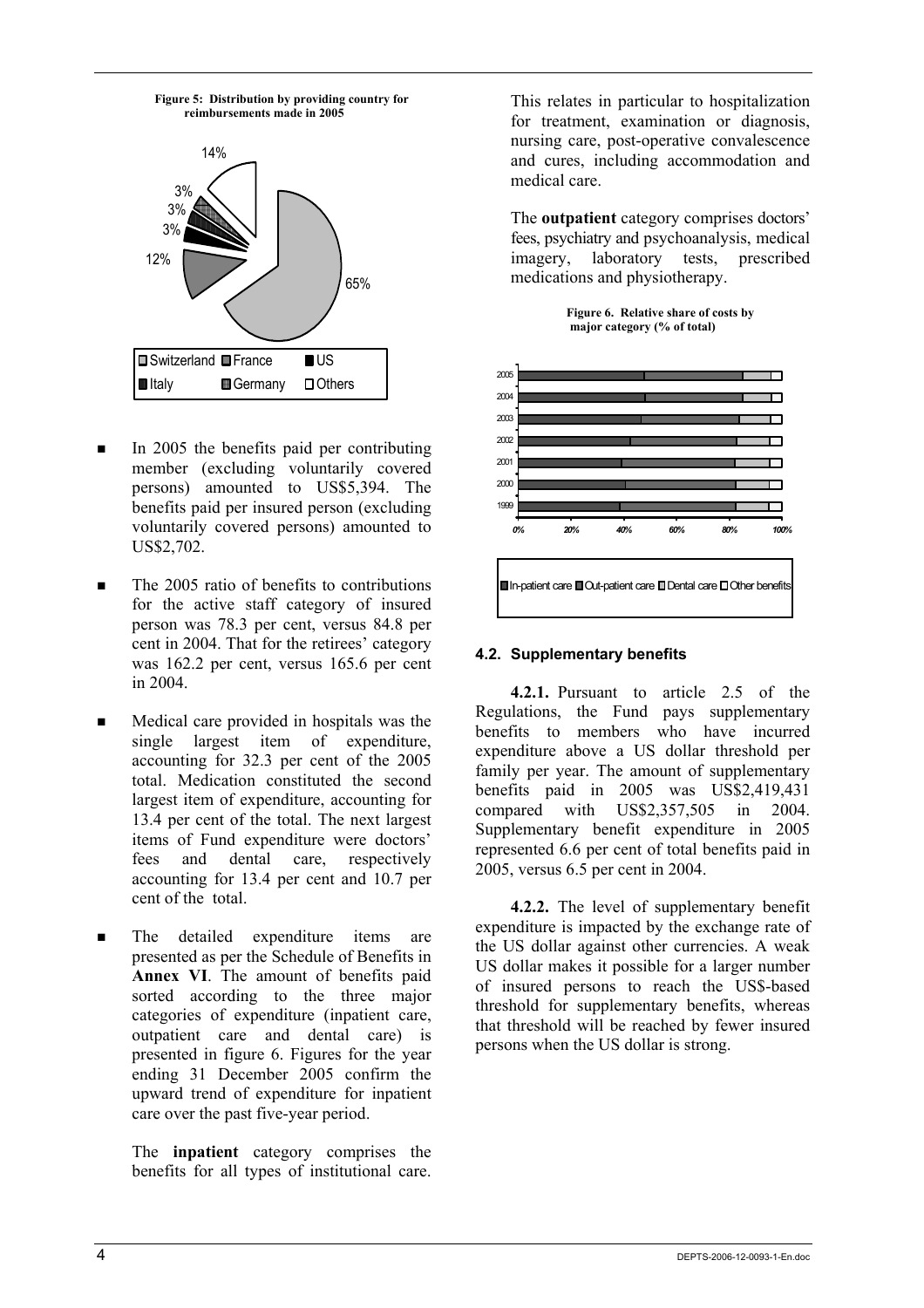## **4.3. Maximum annual liability and most expensive claims**

**4.3.1.** At year-end 2005, 1,104 families had submitted claims with approved medical expenses totalling over US\$10'000, compared with 1,059 families in 2004. At 23, the number of families submitting claims with approved medical expenses exceeding US\$100,000 remained level with the 2004 number.

**4.3.2.** In 2005, the Fund's maximum annual liability per family remained set at US\$150,000.

**4.3.3.** In 2005, the Fund's maximum annual liability per family was exceeded in four cases, versus seven in 2004. The Management Committee approved all expenditures in excess of the Fund's maximum annual liability per family.

# **5. Administration**

- **Fund secretariat** Mr. Clifford Kunstler was recruited as Executive Secretary, beginning 1 February 2005.
- **Medical Adviser** Based on a proposal submitted by the secretariat and pursuant to article 4.13 of the Fund's Regulations, as from 4 July 2005 the Management Committee appointed Dr. S. Bossy as the Fund's Medical Adviser, in replacement of Dr. J. Hardiman. Dr. Bossy was recruited as an ILO external collaborator with the prior approval of the Executive Heads of the ILO and the ITU
- **Audit** In accordance with terms of reference agreed in August 2005 and pursuant to article 4.14 of the SHIF Regulations, the United Kingdom National Audit Office and the Swiss Federal Audit Office, jointly appointed as the SHIF's External Auditors, carried out the audit for the 2004 financial year.

The External Auditor's opinion is as follows:

In our opinion, except for the corresponding figures relating to 2003, which were un-audited and occurred prior to our appointment as External Auditors in January 2006:

- **These financial statements present fairly in** all material respects, the financial position at 31 December 2004 and the results of operations and cash flows for the period then ended in accordance with the United Nations System Accounting Standards and the stated accounting policies of the Staff Health Insurance Fund, set out in Part II of the general notes to the financial statements; and
- In all material respects the transactions of the Fund, which we have tested as part of our audit, have in all significant respects been in accordance with the Regulations and Administrative Rules of the Staff Health Insurance Fund and legislative authority.

The 2005 External Audit was not completed at the time of publishing. The figures included in the present report are therefore un-audited.

- **Claims settlement** During the period under review, the Fund's claims processing units continued to operate on a no-backlog basis. The Fund's Claims Adjusters processed 47,687 claims (ILO, ITU and TURIN combined) in 2005 totalling 142,932 invoices, up 6.2 per cent from 134,625 invoices examined in 2004.
- **IRIS implementation** The secretariat was actively involved in the 2005 IRIS deployment, in particular with respect to the IRIS-HIIS interfacing. Following IRIS implementation in March 2005, adjustments to the initial mapping of payment processing was required to ensure timeliness.
- **Activities of the Management Committee –** The Management Committee met eight times in 2005. It monitored the functioning of the secretariat and the Fund's financial situation. The following issues are worth highlighting in view of their importance:
	- **Financial equilibrium:** The Management Committee continued to closely monitor the Fund's financial situation and examined a number of measures to propose to the Members and the Organizations in preparation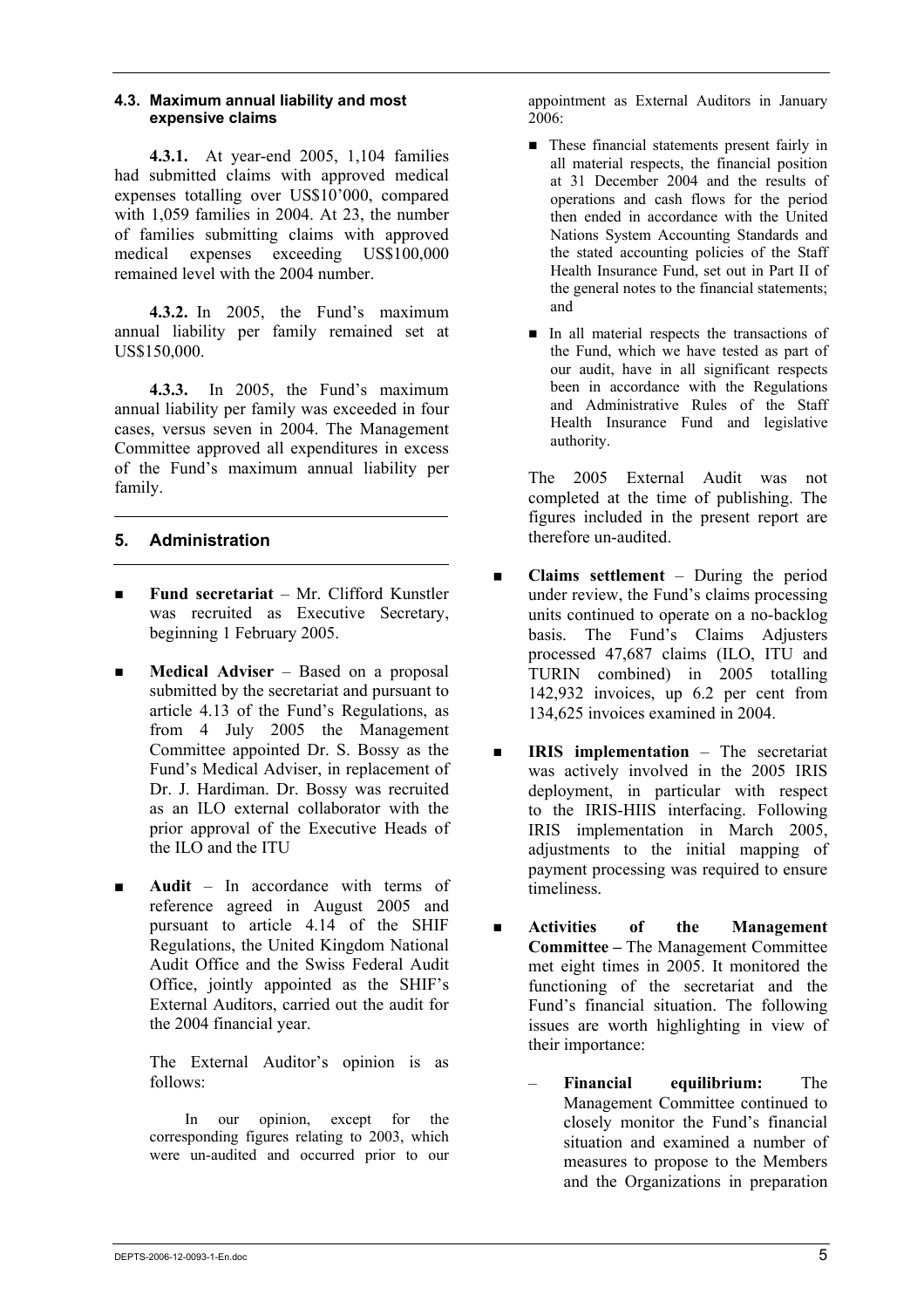for the 2008-09 and 2010-11 biennia. As a result of operating deficits, to pay claims, the SHIF began liquidating Guarantee Fund assets in 2004 and continued doing so in 2005. An increase in contribution rates became effective 1 January 2006. A further increase in contributions is required from 1 January 2008 to ensure a balanced operating result and reconstitute Guarantee Fund reserves. The Management Committee continued considering the introduction of dependant contributions as an alternative to an increase in the contribution base rate.

- **Actuarial study:** The Management Committee commissioned a new actuarial study to provide further understanding of the SHIF's financial outlook to 2014 and of the impacts of measures for implementation as from the 2008-09 biennium aimed at reestablishing the SHIF's financial equilibrium and strengthening solvency reserves. The preliminary findings of this actuarial study served as a basis for the Management Committee's financial assessment of measures under consideration for achieving financial equilibrium.
- **Schedule of benefits:** Supplementary benefit thresholds were increased by 25 per cent from 1st January 2006. The Management Committee also undertook revision of Codes 6<br>
("Transport Costs") and 17 ("Transport Costs") and 1.7 ("Psychiatry, Psychoanalysis or Psychotherapy") of the Schedule of Benefits.
- **Voluntarily covered dependants:** Contribution rates in respect of

Satoru Tabusa, Chairperson.

voluntarily covered dependants were reviewed. The Management Committee decided to increase the contributions as from 1 July 2005. Monthly contributions were increased from US\$170 to US\$190 for children, from US\$360 to US\$400 for spouses and from US\$700 to US\$1,000 for parents and parents-in-law. The Management Committee resolved to apply another rate increase from 1 July 2006 should the 2005 rate increase prove insufficient to comply with article 3.5 of the Regulations.

– **Agreements with health-care providers** (at headquarters)**:** The Fund's secretariat continued to foster cooperation with its counterparts at CERN, UNOG and WHO in negotiating with healthcare providers. Agreement with Hôpital de la Tour was renewed for 2006 with improvements over earlier agreements. The agreement with Clinique Beaulieu, also up for renewal, was renewed for the period 2006-07.

# **5.1. Activities of the Standing Subcommittee**

- **Special cases:** Special cases correspond to situations which require interpretation of the Regulations and Administrative Rules, or which call for exceptions thereto, in accordance with articles 1.7 or 2.2(3) of the SHIF Regulations. They are studied by the Standing Subcommittee, which reports to the Management Committee. The Standing Subcommittee met twice in 2005 and dealt with 19 special cases.
- **Fraud:** During the period under review, no members were found to have submitted fraudulent insurance claims

Clifford Kunstler, Executive Secretary.

Geneva, 6 November 2006.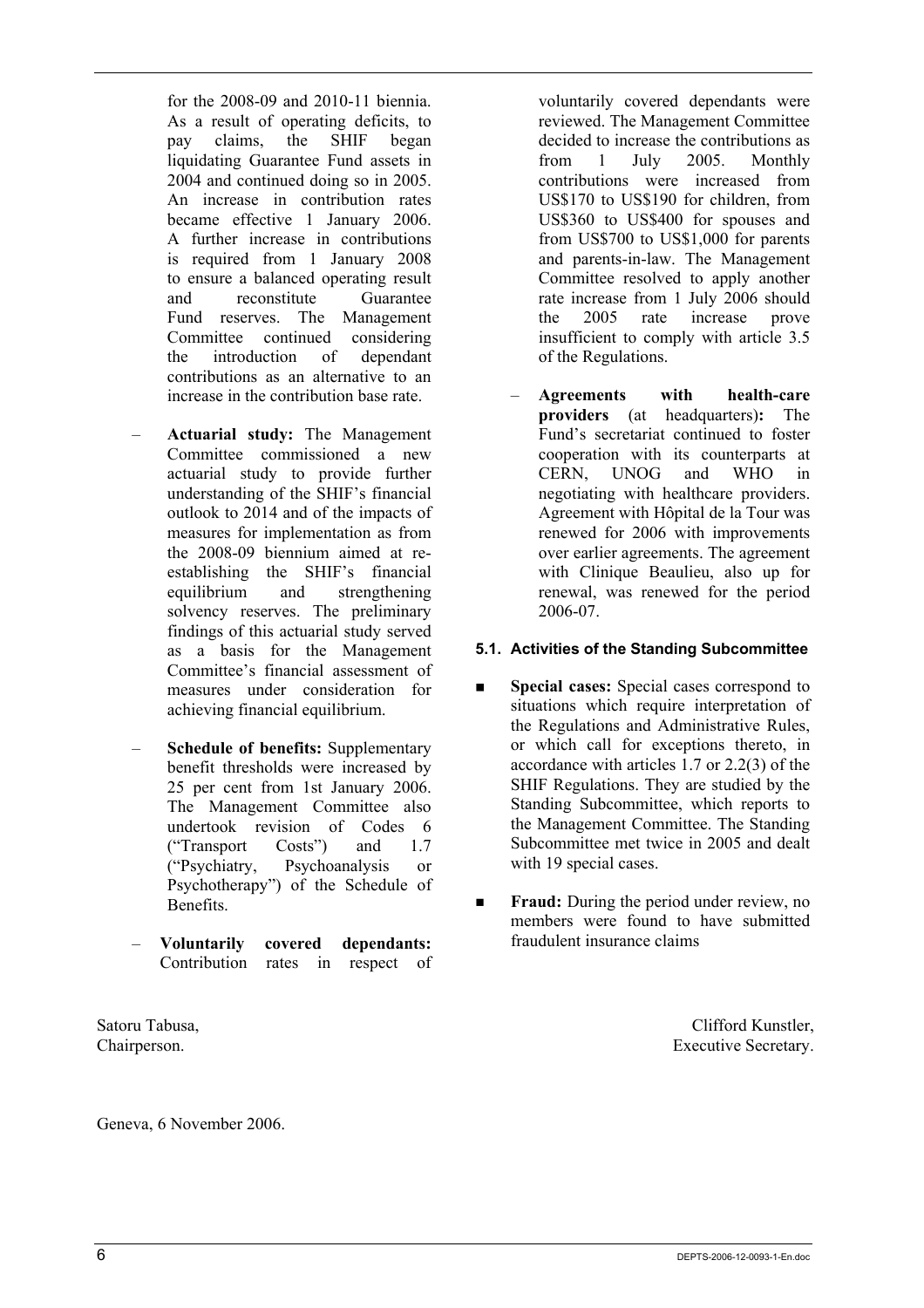#### ANNEX I

#### **ILO-ITU Staff Health Insurance Fund Assets and Liabilities Statement as at 31 December 2005**

## **(in US Dollars)**

| <b>ASSETS</b>      |                                      |                                               | <b>ILO</b> | <b>ITU</b>            | <b>Total 2005</b>                    | <b>Total 2004</b> |
|--------------------|--------------------------------------|-----------------------------------------------|------------|-----------------------|--------------------------------------|-------------------|
|                    | 1. Cash                              | Term deposits                                 | 1667509    | 443 767               | 2 111 276                            | 199 497           |
|                    | 2. Debtors                           | Advances and other Accounts Receivable        | 199 614    | 5710                  | 205 324                              | 134 224           |
|                    | 3. Investments                       | <b>Held with CSAM</b>                         |            | 25 493 240 10 052 297 | 35 545 537                           | 48 290 888        |
|                    |                                      | <b>TOTAL</b>                                  |            | 27 360 363 10 501 774 | 37 862 137                           | 48 624 609        |
| <b>LIABILITIES</b> |                                      |                                               |            |                       |                                      |                   |
|                    | 1. Creditors                         | Prepaid contributions                         | 354 821    |                       | 354 821                              | 322 590           |
|                    |                                      | Other creditors                               | 19 45 6    | 1 0 9 7               | 20 553                               | 353 550           |
|                    |                                      | 2. Accrued liability for unsettled claims     | 6724800    | 2 665 200             | 9 390 000                            | 8 800 000         |
|                    |                                      | <b>TOTAL</b>                                  | 7 099 077  | 2 666 297             | 9765374                              | 9 476 140         |
|                    |                                      | <b>EXCESS OF ASSETS OVER LIABILITIES</b>      | 20 261 286 | 7835477               | 28 096 763                           | 39 148 470        |
|                    |                                      |                                               |            |                       |                                      |                   |
|                    | <b>SHIF Guarantee Fund</b>           |                                               |            |                       |                                      |                   |
|                    |                                      | Balance brought forward from previous year    |            | 27 804 337 11 344 133 | 39 148 470                           | 36 157 194        |
|                    | Total Surplus/(Deficit) for the year |                                               |            |                       | (7 543 051) (3 508 656) (11 051 707) | 2 991 275         |
|                    |                                      | Balance of GUARANTEE FUND at 31 December 2005 | 20 261 286 | 7 835 477             | 28 096 763                           | 39 148 470        |

THESE FIGURES ARE SUBJECT TO AUDIT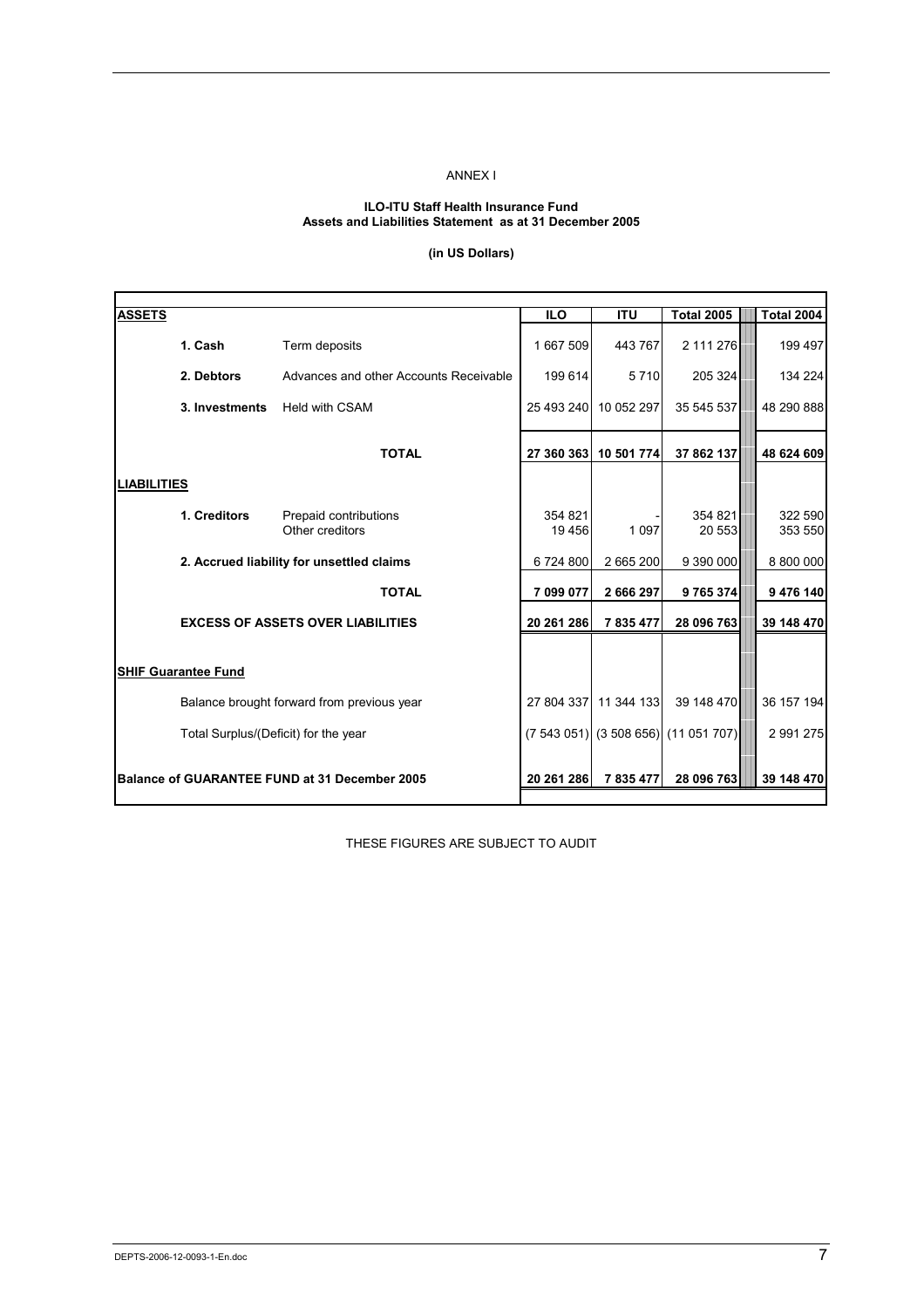## **ANNEX II**

# **ILO-ITU Staff Health Insurance Fund Income and Expenditure Statement for the year ended 31 December 2005**

## (in US\$)

| <b>OPERATING TRANSACTIONS</b>                                         |                                                                                                           | <b>ILO</b>                                                  | ITU                                                         | <b>Total 2005</b>                                                 | <b>Total 2004</b>                                            |
|-----------------------------------------------------------------------|-----------------------------------------------------------------------------------------------------------|-------------------------------------------------------------|-------------------------------------------------------------|-------------------------------------------------------------------|--------------------------------------------------------------|
| 1. Contributions<br>received                                          | <b>Active Staff including Experts</b><br>Organizations<br>Retired/survivors<br>Organizations<br>Voluntary | 6 236 787<br>6 136 250<br>3 206 580<br>6409626<br>1 411 797 | 2 232 743<br>2 188 894<br>1 135 134<br>2 270 268<br>622 612 | 8 469 530<br>8 3 25 144<br>4 341 714<br>8 679 894<br>2 0 34 4 0 9 | 8 156 393<br>7 907 268<br>4 110 317<br>8 220 633<br>1704 414 |
|                                                                       | <b>TOTAL CONTRIBUTIONS</b>                                                                                | 23 401 040                                                  | 8 449 651                                                   | 31 850 691                                                        | 30 099 024                                                   |
| 2. Benefits paid                                                      | <b>Active Staff including Experts</b><br>Retired/survivors<br>Voluntary                                   | 9 183 630<br>15 482 563<br>1 503 297                        | 3958782<br>5 634 644<br>497 376                             | 13 142 412<br>21 117 207<br>2 000 673                             | 13 626 435<br>20 424 717<br>1856 579                         |
|                                                                       | <b>TOTAL BENEFITS</b>                                                                                     | 26 169 490                                                  | 10 090 802                                                  | 36 260 292                                                        | 35 907 731                                                   |
| over benefits paid                                                    | 3. Net surplus/(deficit) in contributions income                                                          | (2768450)                                                   | (1641151)                                                   | (4409601)                                                         | (5808707)                                                    |
| unsettled claims                                                      | 4. Increase/(decrease) in accrued liability for                                                           | 424 800                                                     | 165 200                                                     | 590 000                                                           |                                                              |
| 5. Exchange gains/(losses)                                            |                                                                                                           | 68 613                                                      | 27 949                                                      | 96 562                                                            | (129966)                                                     |
| 6. Net operating surplus/(deficit)                                    |                                                                                                           | (3124637)                                                   | (1778 402)                                                  | (4 903 039)                                                       | (5938673)                                                    |
| <b>INVESTMENT TRANSACTIONS</b><br>7. Interest & other income received |                                                                                                           | 1 068 450                                                   | 419 135                                                     | 1 487 585                                                         | 1 367 702                                                    |
|                                                                       | 8. Capital gains/(losses) on investment sold                                                              | 37 077                                                      | 14 4 16                                                     | 51 493                                                            | (280 357)                                                    |
|                                                                       | Sub-total                                                                                                 | 1 105 527                                                   | 433 551                                                     | 1 539 078                                                         | 1 087 345                                                    |
| 9. Gains/(losses) on currency trading:                                | On purchase and sales<br>Sub-total                                                                        | (1096532)<br>(1096532)                                      | (884580)<br>(884 580)                                       | (1981112)<br>(1981112)                                            | 2 227 314<br>2 2 2 7 3 1 4                                   |
|                                                                       | <b>Total investment income</b>                                                                            | 8995                                                        | (451029)                                                    | (442034)                                                          | 3 314 659                                                    |
| 10. Expenditure:<br>Sundry expenses                                   | Investment management fees                                                                                | 65 926<br>857                                               | 25 639                                                      | 91 565<br>857                                                     | 154 698<br>3 783                                             |
|                                                                       | <b>Total investment expenditure</b>                                                                       | 66 783                                                      | 25 639                                                      | 92 422                                                            | 158 482                                                      |
| 11. Net income/(loss) on investments                                  |                                                                                                           | (57 788)                                                    | (476668)                                                    | (534 456)                                                         | 3 156 177                                                    |
| 12. Net surplus/(deficit)                                             |                                                                                                           | (3182425)                                                   | (2255070)                                                   | (5437495)                                                         | 2782495                                                      |
|                                                                       | 13. Revaluation gain/(loss) on assets & liabilities                                                       | (4 360 626)                                                 | (1253586)                                                   | (5614212)                                                         | 5773770                                                      |
|                                                                       | <b>NET RESULT FOR THE YEAR</b>                                                                            | (7543051)                                                   | (3508656)                                                   | (11051707)                                                        | 2 991 275                                                    |

THESE FIGURES ARE SUBJECT TO AUDIT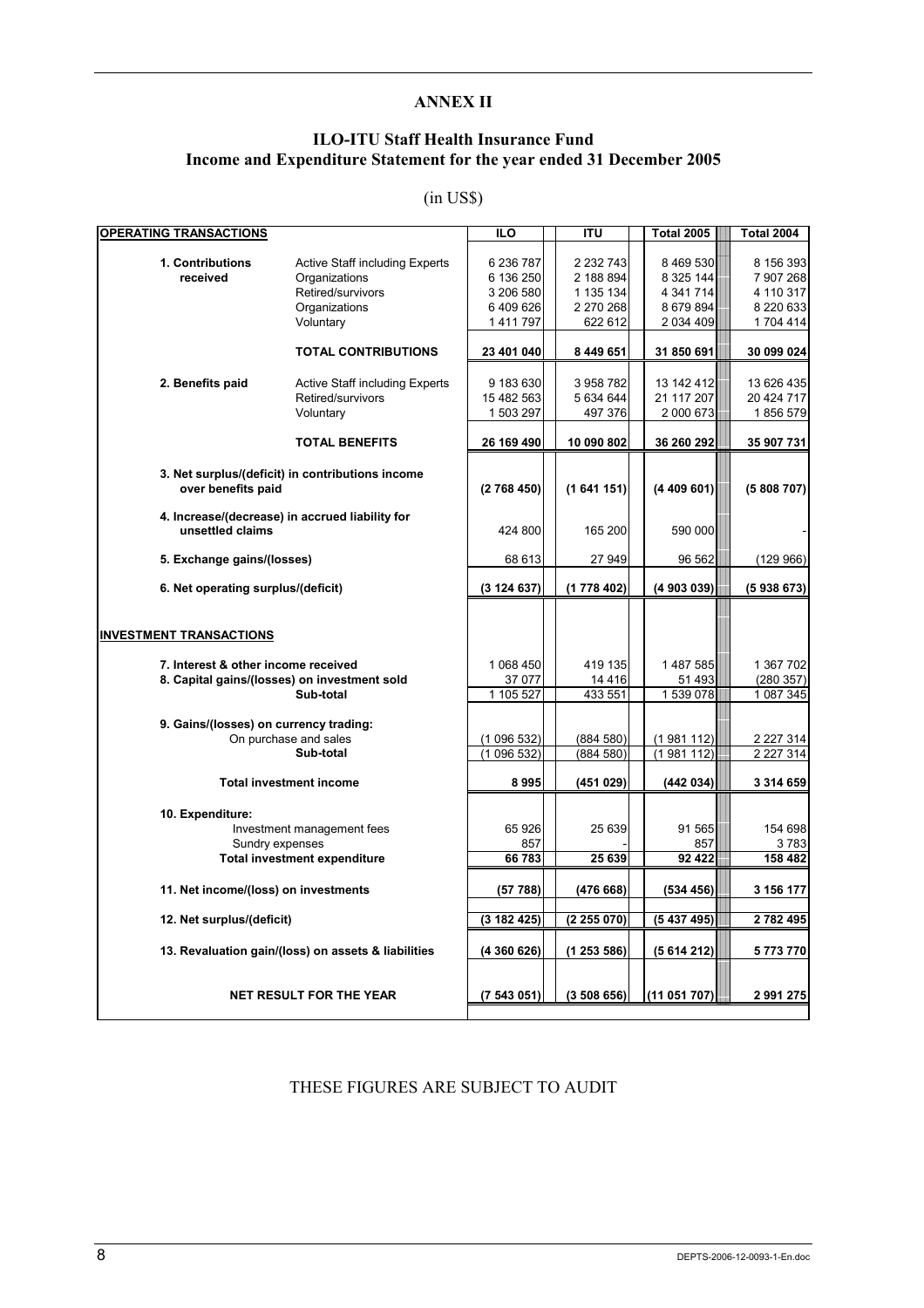| C |  |
|---|--|
|   |  |
|   |  |
|   |  |
| ٠ |  |

# Guarantee Fund 1999-2005\* / Fonds de garantie entre 1999 et 2005\* **Guarantee Fund 1999-2005\* / Fonds de garantie entre 1999 et 2005\***

(in US\$)

| Année comptable / Accounts year                                                                                                                                                               | 1999       | 2000           | 2001       | 2002           | 2003       | 2004       | 2005                 |
|-----------------------------------------------------------------------------------------------------------------------------------------------------------------------------------------------|------------|----------------|------------|----------------|------------|------------|----------------------|
| Fonds de garantie / Guarantee Fund                                                                                                                                                            | 30 963 757 | 29 184 544     | 32 050 022 | 37 824 157     | 36 157 195 | 39 148 470 | 28 096 763           |
| Prestations versées / Benefit expenditure                                                                                                                                                     | 20 676 071 | 21 069 924     | 21816590   | 24 084 102     | 31 040 332 | 35 907 731 | 36 260 292           |
| Niveau Minimum statutaire / Minimum level                                                                                                                                                     | 6806864    | 6928843        | 10593764   | 11 161 769     | 12823504   | 15 172 027 | 17 201 393           |
| Niveau Maximum statutaire / Maximum level                                                                                                                                                     | 20420593   | 20786530       | 31781293   | 33 485 308     | 38470522   | 45516082   | 51 604 178           |
| Ratio niveau effectif /niveau maximal<br>Ratio: actual level / maximum level                                                                                                                  | 1.52       | $\frac{40}{1}$ | ëί         | 1.13           | 0.93       | 0.86       | 0.54                 |
| Taux de change CHF / US\$ en fin d'année<br>CHF / US\$ exchange rate at year end                                                                                                              | 1.59       | 1.76           | 1.65       | $\frac{49}{1}$ | 1.30       | 1.14       | $\tilde{\mathbb{S}}$ |
|                                                                                                                                                                                               |            |                |            |                |            |            |                      |
| * Traduit en franc suisse, le niveau du Fonds s= élève à 44 629 255 CHF au 31.12.2004 contre CHF 36 806 760 au 31.12.2005 (USD 1= CHF 1.14 au 31.12.2004; USD 1 = CHF 1.31 au<br>31.12.2005). |            |                |            |                |            |            |                      |

\* Translated into Swiss francs, the level of the Fund was CHF 44 629 255 at 31.12.2004 and CHF 36 806 760 at 31.12.2005 (USD 1= CHF 1.14 at 31.12.2004; USD 1 = CHF 1.31 at 31.12.2005). \* Translated into Swiss francs, the level of the Fund was **CHF 44 629 255** at 31.12.2004 and **CHF 36 806 760** at 31.12.2005 (USD 1= CHF 1.14 at 31.12.2004; USD 1 = CHF 1.31 at 31.12.2005).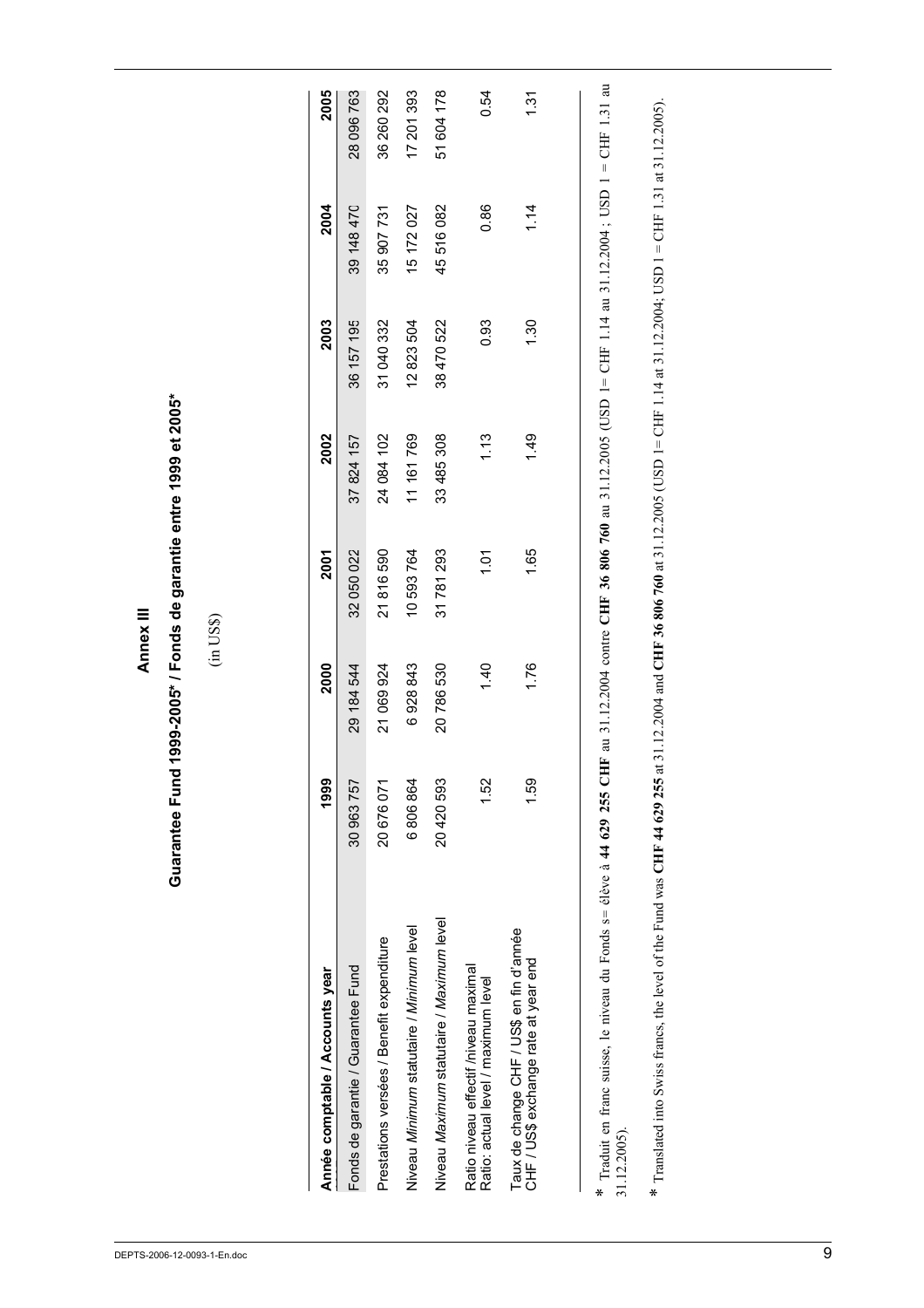## **ANNEX IV**

#### **Voluntarily covered dependants (VCD): Summary of annual and cumulative results 1997-2005**

#### **Personnes à charge volontairement protégées (PVP): Récapitulation des résultats annuels et cumulatifs 1997-2005**

| Année /<br>Year | Nombre de<br>PVP/<br><b>Number of VCD</b> | <b>Cotisations / Prestations</b><br><b>Contributions</b><br>(US\$) | <b>Benefits</b><br>(US\$) | Solde<br><b>Operational</b><br><b>Balance</b><br>(US\$) | <b>Résultats</b><br>Cumulatifs/<br><b>Cumulative</b><br>result | <b>Prestations versées</b><br>par dollar cotisé /<br>Benefit paid per<br>dollar contributed |
|-----------------|-------------------------------------------|--------------------------------------------------------------------|---------------------------|---------------------------------------------------------|----------------------------------------------------------------|---------------------------------------------------------------------------------------------|
| 1997            | 551                                       | 980 454                                                            | 818 123                   | 162 331                                                 | 162 331                                                        | 0.83                                                                                        |
| 1998            | 583                                       | 1 072 319                                                          | 865 139                   | 207 180                                                 | 369 511                                                        | 0.81                                                                                        |
| 1999            | 637                                       | 1 086 552                                                          | 957 017                   | 129 535                                                 | 499 046                                                        | 0.88                                                                                        |
| 2000            | 661                                       | 1 145 744                                                          | 1 301 601                 | (155 857)                                               | 343 189                                                        | 1.13                                                                                        |
| 2001            | 723                                       | 1 249 596                                                          | 1 320 989                 | (71395)                                                 | 271 794                                                        | 1.05                                                                                        |
| 2002            | 706                                       | 1 315 628                                                          | 1 391 197                 | (75 569)                                                | 196 225                                                        | 1.05                                                                                        |
| 2003            | 736                                       | 1415079                                                            | 1702492                   | (287 413)                                               | (91188)                                                        | 1.20                                                                                        |
| 2004            | 740                                       | 1 704 414                                                          | 1856579                   | (152 165)                                               | (243 353)                                                      | 1.08                                                                                        |
| 2005            | 704                                       | 2 0 34 4 0 9                                                       | 2 000 673                 | 33 736                                                  | (209617)                                                       | 0.98                                                                                        |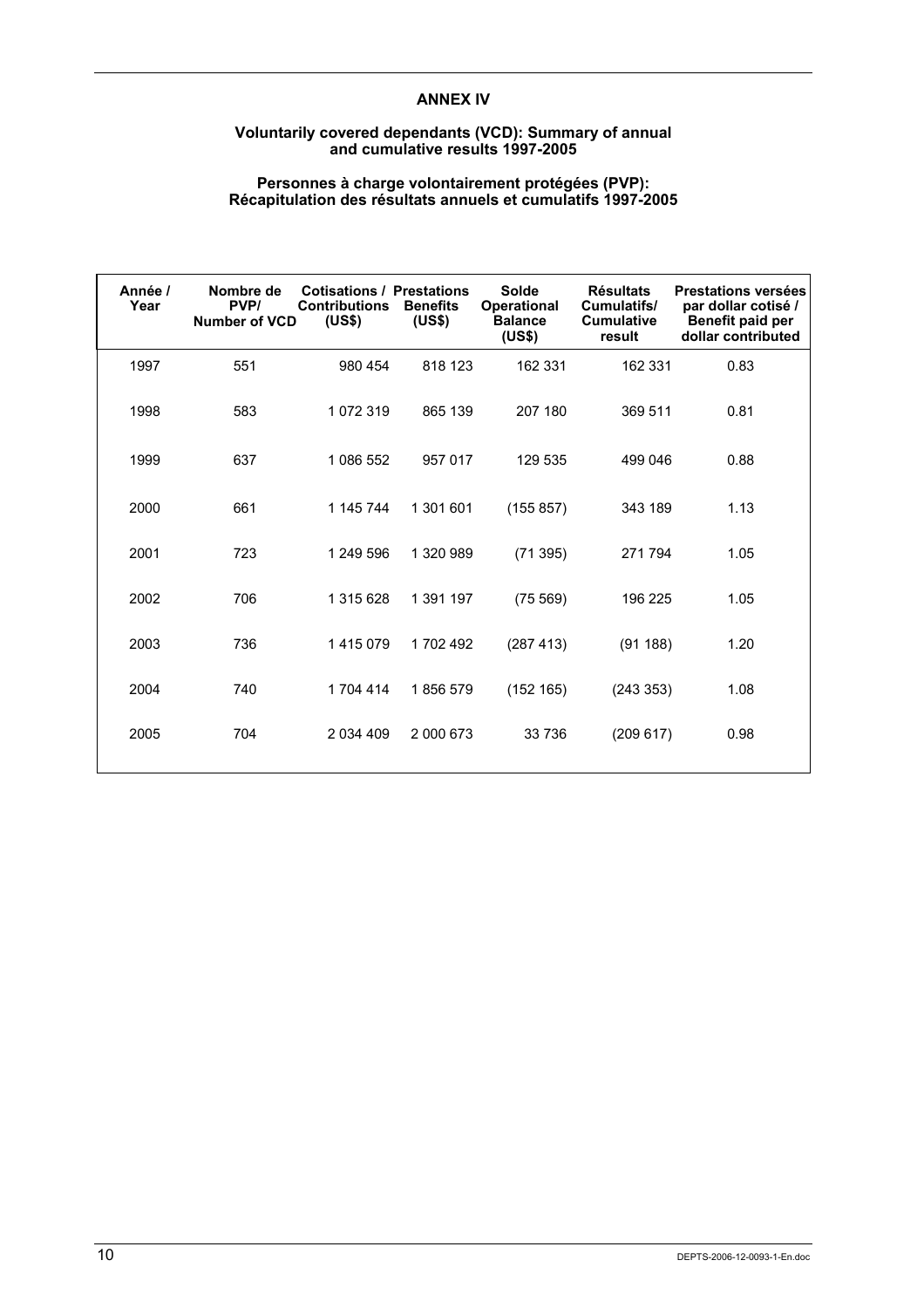| Catégorie/Category                                                         |       | Membres cotisants / Paying members |                 |                                 |                                 |                                 |                                 | Personnes à charge / Dependants |                                 |                                           |                                    |                                 | (Personnes assurées / insured persons) |                       | Total                           |                                 |                                 |                             |
|----------------------------------------------------------------------------|-------|------------------------------------|-----------------|---------------------------------|---------------------------------|---------------------------------|---------------------------------|---------------------------------|---------------------------------|-------------------------------------------|------------------------------------|---------------------------------|----------------------------------------|-----------------------|---------------------------------|---------------------------------|---------------------------------|-----------------------------|
| Moyenne de l'année/Year's average<br><b>ILO/BIT</b>                        | 2000  | 2001                               | 2002            | 2003                            | 2004                            | 2005                            | 2000                            | <b>2001</b>                     | 2002                            | 2003                                      | 2004                               | 2005                            | 2000                                   | 2001                  | 2002                            | 2003                            | 2004                            | 2005                        |
| Headquarters and Field project personnel<br>Siège et personnel de mission/ | 1916  | 1944                               | 1887            | 959<br>$\overline{ }$           | 2047                            | 1882                            | 348<br>$\sim$                   | 390<br>$\sim$                   | 316<br>$\sim$                   | 378<br>$\mathbf{\Omega}$                  | 531<br>$\sim$                      | 344<br>$\sim$                   | 4 2 6 4                                | 334<br>4              | 4 203                           | 337<br>4                        | 4576                            | 4 2 2 6                     |
| Bureaux extérieurs/External offices                                        | 667   | 622                                | 669             | 733                             | 804                             | 957                             | 214<br>$\overline{\phantom{0}}$ | 1118                            | 221<br>$\overline{\phantom{0}}$ | 217<br>$\overline{\phantom{0}}$           | 305<br>$\overline{ }$              | 595<br>$\overline{\phantom{0}}$ | 1881                                   | 1740                  | 1890                            | 950<br>$\overline{\phantom{0}}$ | 2109                            | 552<br>$\sim$               |
| Anciens fonctionnaires et survivants/<br>Former officials and survivors    | 1680  | 1747                               | 1793            | 835<br>$\overline{\phantom{0}}$ | 886<br>$\overline{\phantom{0}}$ | 963<br>$\overline{\phantom{0}}$ | 948                             | 986                             | 999                             | 994                                       | 993                                | 989                             | 2628                                   | 2733                  | 2792                            | 2829                            | 2879                            | 2952                        |
| TOTAL                                                                      | 4263  | 4313                               | 4349            | 527<br>4                        | 737<br>4                        | 802<br>4                        | 510<br>4                        | 494<br>4                        | 536<br>4                        | 589<br>4                                  | 829<br>4                           | 928<br>4                        | 773<br>$\infty$                        | 208<br>ထ              | 885<br>ထ                        | 116<br>თ                        | 566<br>თ                        | 9730                        |
| <b>ITU/UIT</b>                                                             |       |                                    |                 |                                 |                                 |                                 |                                 |                                 |                                 |                                           |                                    |                                 |                                        |                       |                                 |                                 |                                 |                             |
| Headquarters and Field project personnel<br>Siège et personnel de mission/ | 925   | 946                                | 966             | 897                             | 827                             | 842                             | 1101                            | 1138                            | 1157                            | 1092                                      | 1005                               | 1027                            | 2026                                   | 2084                  | 2123                            | 1989                            | 1832                            | 1869                        |
| Bureaux extérieurs/External offices                                        | é     | $\overset{\infty}{\rightarrow}$    | $\overline{24}$ | 6)                              | $\Omega$                        | $\frac{8}{3}$                   | 23                              | $\frac{1}{2}$                   | 29                              | 26                                        | $\overline{c}$                     | 25                              | 42                                     | 57                    | ္မ                              | 45                              | 4                               | 43                          |
| Anciens fonctionnaires et survivants<br>/Former officials and survivors    | 571   | 582                                | 601             | 613                             | 654                             | 689                             | $\frac{8}{3}$                   | 320                             | 336                             | 322                                       | 346                                | 350                             | 889                                    | 902                   | 937                             | 935                             | 1000                            | 1039                        |
| TOTAL                                                                      | 1515  | 1546                               | 1591            | 529<br>٣                        | 501<br>$\overline{ }$           | 549<br>$\overline{ }$           | 442<br>$\overline{\phantom{0}}$ | 477<br>$\overline{ }$           | 522<br>$\overline{\phantom{0}}$ | $\frac{4}{3}$<br>$\overline{\phantom{0}}$ | ю<br>2<br>$\overline{\phantom{0}}$ | 402<br>$\overline{\phantom{0}}$ | 957<br>$\mathbf{\tilde{z}}$            | 023<br>w              | 113<br>w                        | 969<br>Z                        | ဖ<br>55<br>$\mathbf{\tilde{z}}$ | 951<br>$\mathbf{\tilde{z}}$ |
| <b>ILO-BIT/ITU-UIT</b>                                                     |       |                                    |                 |                                 |                                 |                                 |                                 |                                 |                                 |                                           |                                    |                                 |                                        |                       |                                 |                                 |                                 |                             |
| Headquarters and Field project personnel<br>Siège et personnel de mission/ | 2841  | 2890                               | 2853            | 856<br>$\sim$                   | 874<br>$\sim$                   | 2724                            | 449<br>S                        | 528<br>ო                        | 473<br>S                        | 470<br>S                                  | 536<br>က                           | 371<br>S                        | 6290                                   | 418<br>ဖ              | 6326                            | 326<br>ဖ                        | 6410                            | 6095                        |
| Bureaux extérieurs/External offices                                        | 686   | 640                                | 693             | 752                             | 824                             | 975                             | 237<br>$\overline{\phantom{0}}$ | 1137                            | 250<br>$\overline{ }$           | 243<br>$\overline{ }$                     | 329<br>$\overline{\phantom{0}}$    | 620<br>$\overline{\phantom{0}}$ | 923<br>$\overline{\phantom{0}}$        | 777<br>$\overline{ }$ | 943<br>$\overline{\phantom{0}}$ | 995<br>$\overline{\phantom{0}}$ | 2153                            | 595<br>$\sim$               |
| Anciens fonctionnaires et survivants/<br>Former officials and survivors    | 2 251 | 2329                               | 2 394           | 448<br>$\boldsymbol{\sim}$      | 540<br>$\sim$                   | 652<br>$\sim$                   | 266<br>$\overline{\phantom{0}}$ | 306<br>$\overline{ }$           | 335<br>$\overline{\phantom{0}}$ | 316<br>$\overline{\phantom{0}}$           | 339<br>$\overline{\phantom{0}}$    | 339<br>$\overline{\phantom{0}}$ | 517<br>ω                               | 635<br>ω              | 729<br>ო                        | 764<br>ო                        | 879<br>ო                        | 3991                        |
| <b>TOTAL</b>                                                               | 5778  | 5859                               | 940<br>မာ       | 056<br>ဖ                        | 238<br>ဖ                        | 351<br>ဖ                        | 952<br>မာ                       | 971<br>မာ                       | 058<br>ဖ                        | 029<br>ဖ                                  | 204<br>ဖ                           | 330<br>ဖ                        | 11730                                  | 830<br>$\overline{t}$ | 11998                           | 085<br>5                        | 442<br>57                       | 12681                       |